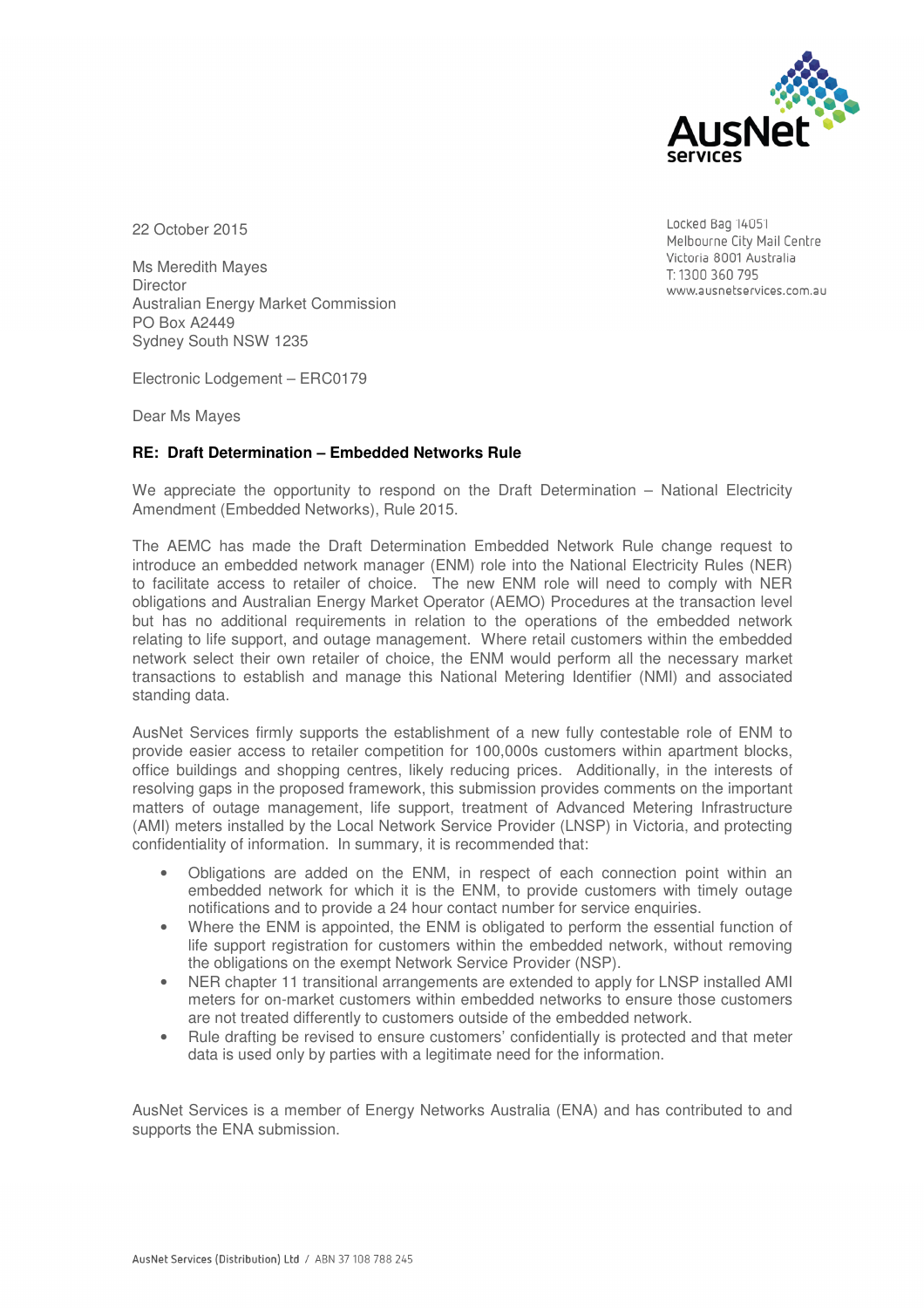We welcome the opportunity to participate further in this Rule Change process and look forward to your Final Determination. Should you have any comments in relation to this response please do not hesitate to contact Justin Betlehem on 03 9695 6288 or Peter Ellis on 03 9695 6629.

Sincerely,

Katie Yates (Acting) Regulatory Frameworks Manager **AusNet Services**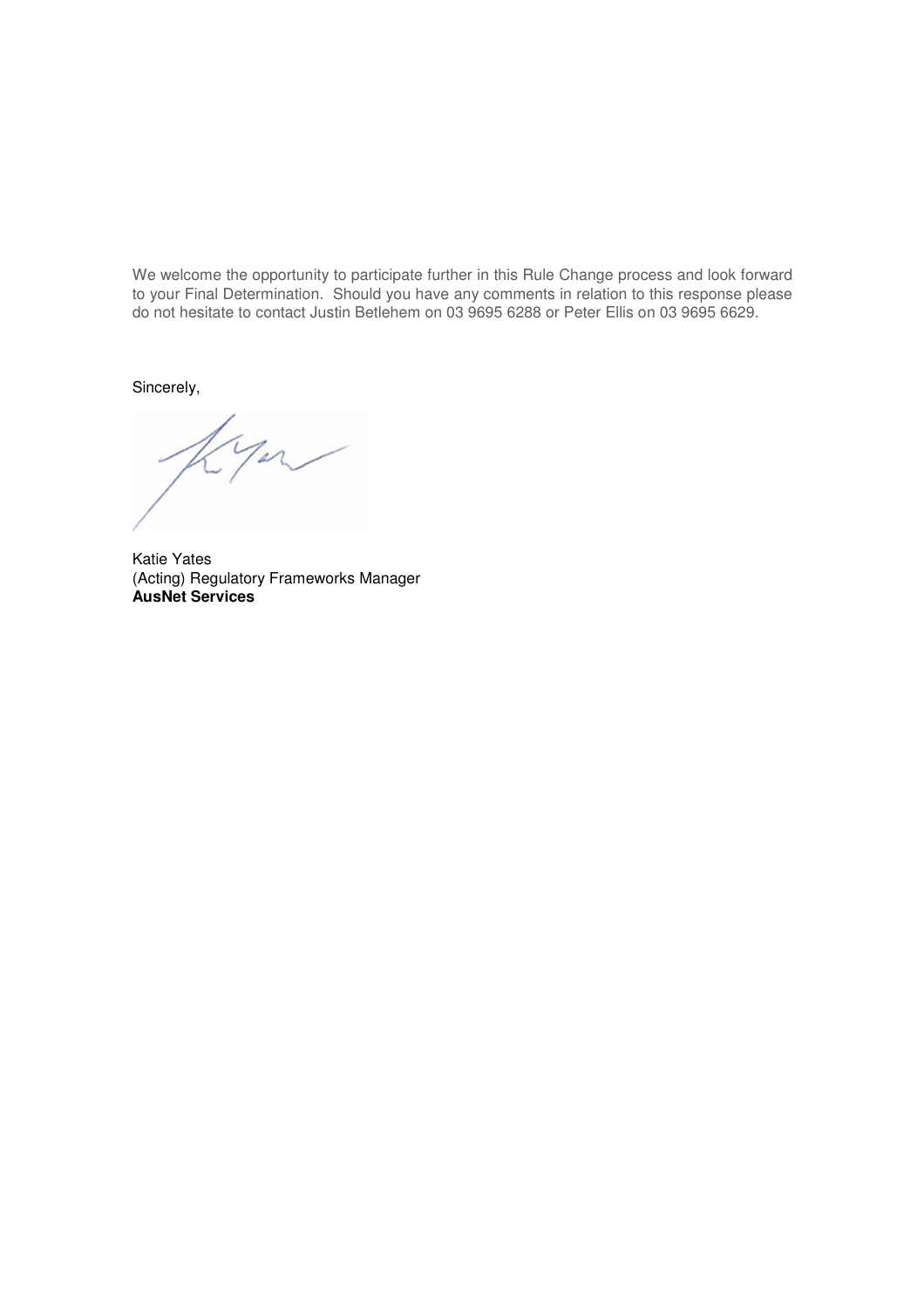

# **Embedded networks draft Rule change**

# **Response to Consultation paper**



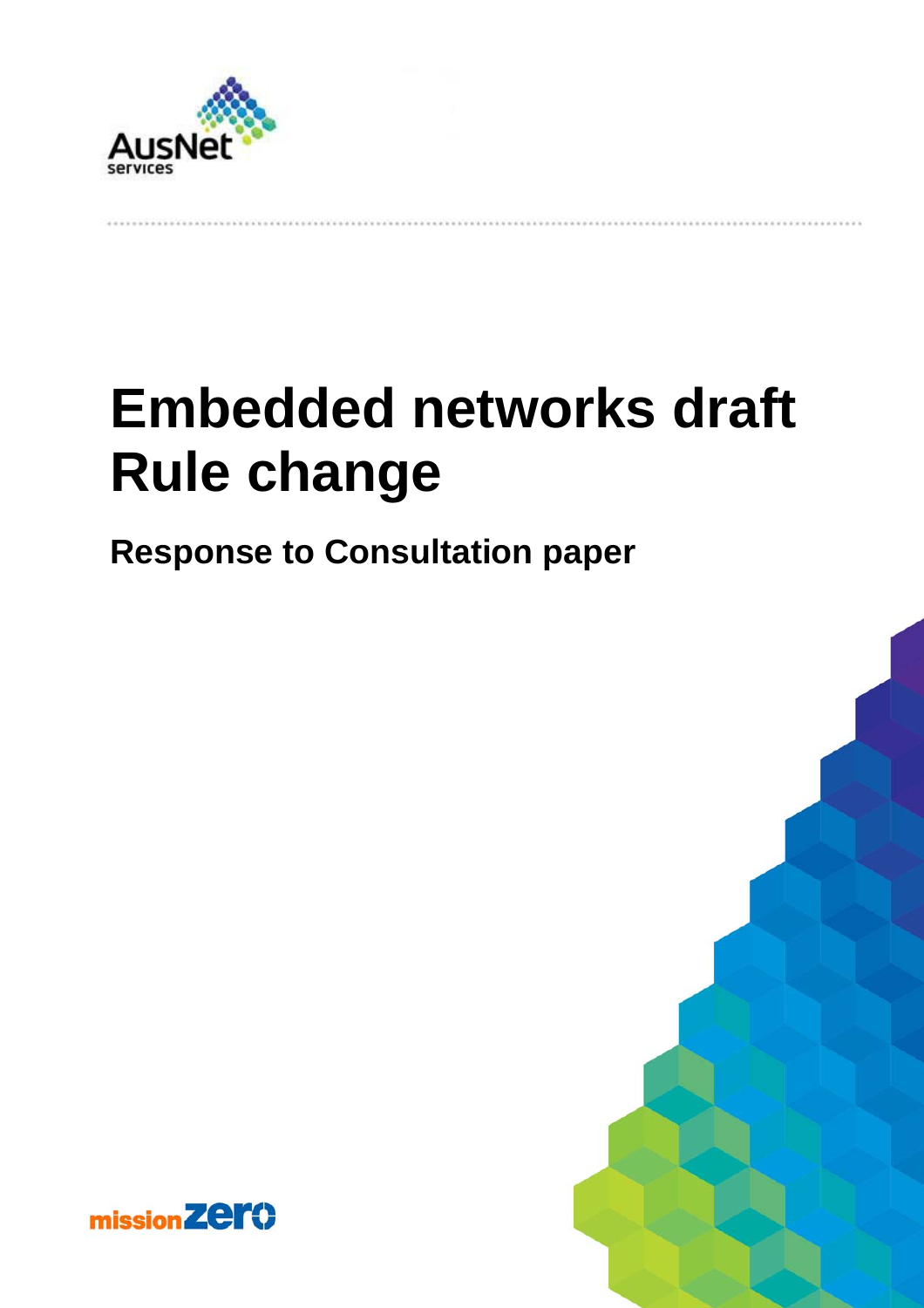# **Table of Contents**

| $\mathbf{1}$   | The embedded network framework would facilitate competition3                              |  |
|----------------|-------------------------------------------------------------------------------------------|--|
| $\overline{2}$ | Gap in accountabilities and responsibilities within embedded networks 4                   |  |
| 2.1            |                                                                                           |  |
| 2.2            |                                                                                           |  |
| 2.3            |                                                                                           |  |
| $\mathbf{3}$   |                                                                                           |  |
| 3.1            | Treatment of Advance Metering Infrastructure (AMI) Meters installed by the LNSP 9         |  |
| 3.2            | Confidentiality of information provided to the ENO, Exempt On-seller, and Exempt NSPs. 10 |  |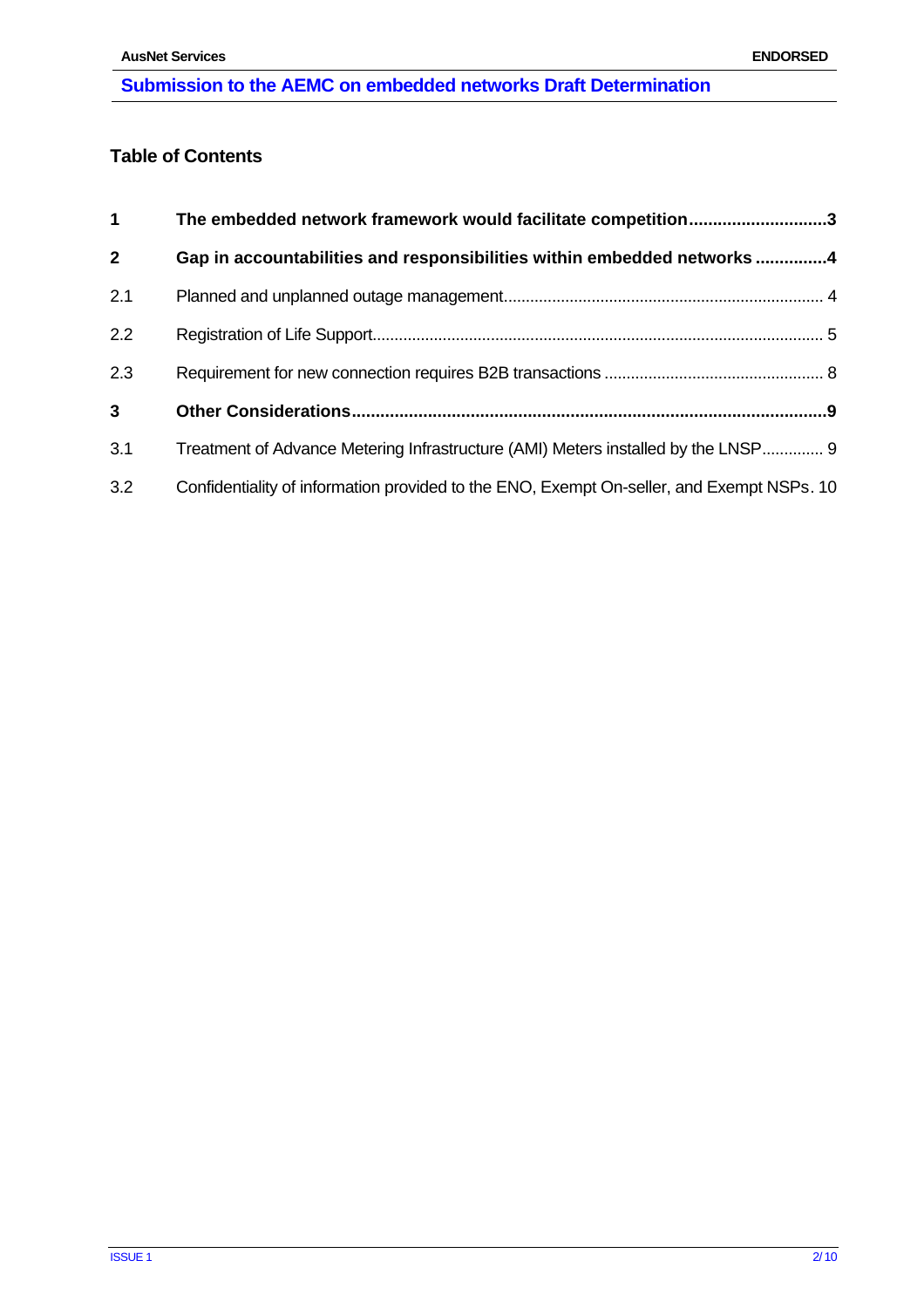# **1 The embedded network framework would facilitate competition**

AusNet Services supports the establishment of a new fully contestable role of Embedded Network Manager (ENM) to facilitate access to retailer of choice in eligible jurisdictions. In this regard, we agree with the Commission's decision to assign the necessary market interface functions for ENMs and to do so using the role of a contestable service provider. This will provide easier access to retailer competition for 100,000s customers within apartment blocks, office buildings and shopping centres. Further, this easier access to retailer competition will encourage existing on-sellers within embedded networks to offer existing customers prices that recognise this easier access to competition.

We agree with the AEMC's decision to not restrict ENM participation hence allowing a variety of potential market entrants each with their own competitive advantages to compete. The ENM market will need this to drive efficient outcomes. The establishment of a viable market of ENM service providers will resolve situations where regulated Local Network Service Provider (LNSPs) are expected to enable the creation of a new National Metering Identifier (NMI) on behalf of a customer seeking access to retailer of choice.

In terms of the approach outlined in the Draft Determination we agree with the Commission that it is most appropriate to maintain obligations on Embedded Network Operators (ENO) through the AER's Electricity Network Service Provider (NSP) Registration Exemption Guideline. Further we agree with the Commission's approach of establishing accreditation and registration requirements on ENMs to ensure they are capable of facilitating retailer of choice.

In our assessment of the regulatory framework proposed in the Draft Determination we have found the changes are adequate to facilitate retailer competition in an efficient manner.

However, the Rule change lacks provisions to enable other key outcomes, such as outage management, and Life Support registration. These concerns are outlined in the subsequent sections of the document.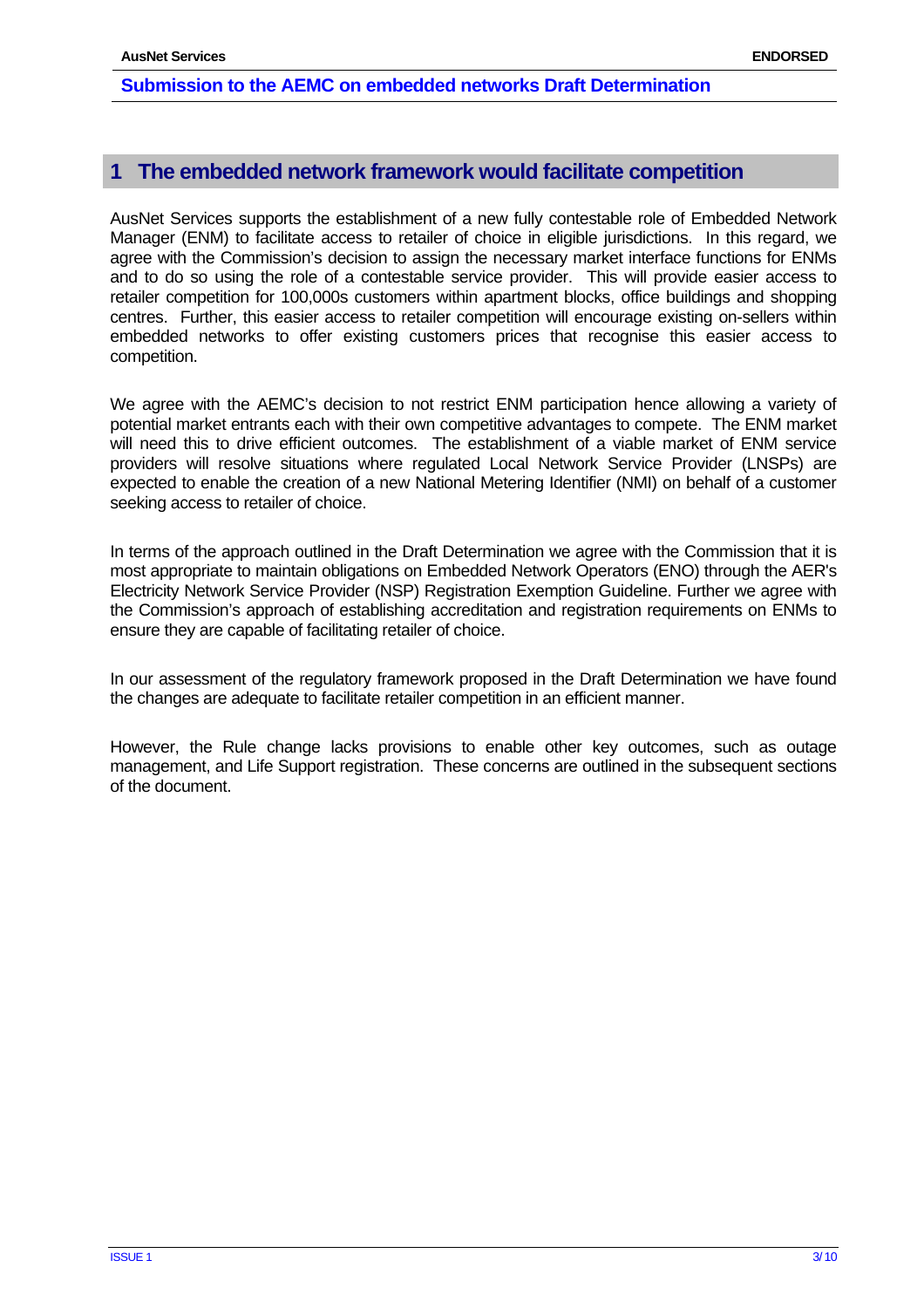# **2 Gap in accountabilities and responsibilities within embedded networks**

The scope of this review of embedded networks arrangements has been limited to establishing a minimum set of framework changes to better enable retailer choice within embedded networks. As outlined in the following sections, customers would benefit if the embedded network framework changes to be implemented were broader in scope.

# **2.1 Planned and unplanned outage management**

The proposed framework in the Draft Determination does not improve the current lack of access to the following services.

- Notification to electricity consumers within embedded networks of planned outage notifications either resulting from onsite outage, or from the Local Network Service Providers (LNSP) in a timely manner; and
- Provision of a 24 hour contact number for enquiries and referrals from consumers and LNSPs.

Not having this arrangement in place causes problems for LNSPs, including AusNet Services. Customers within embedded networks often call AusNet Services in relation to outages; however, because these customers reside within an embedded network the information identifying them or their premise is not available in AusNet Services' systems. Further, if the embedded network has organised the outage or failed to pass on the notification of the planned outage then all AusNet Services can do is refer the matter to the embedded networks operator, through the information made available to us by the parent Retailer.

The Electricity NSP Registration Exemption Guideline does not address this requirement, whilst the National Energy Retail Rules (NERR) does impose obligations on distributors, it does not appear to specifically address the circumstances of customers within embedded networks. The Victorian Electricity Distribution Code does specifically address these circumstances placing obligations on the ENOs to provide planned outage (interruption) notifications and to provide a 24 hour contact number for service enquiries. However, situations can arise where the ENO is non-compliant to these obligations. This creates another issue where the regulator's only option for enforcement is to take away their exemption.

This leaves customers adversely affected by the non-compliance. The customer who complained and all the other customers within the embedded network will have another problem of having a whole building disconnected or having to arrange retail contracts and new market compliant metering very quickly.

Accordingly, adding an obligation on the ENM, in respect of each child connection point on an embedded network for which it is the ENM, to provide customers with timely outage notifications and to provide a 24 hour contact number for service enquiries would resolve the current gap in the framework. Although it may not be in scope of this Rule change to modify the NERR, it would be appropriate to recommend the change to the AER's Electricity NSP Registration Exemption Guideline and to incorporate these additional requirements in the NER's accreditation and registration requirements.

Whilst this could be seen as duplicating responsibilities, in that the ENO and the EMN would have obligations to ensure these services were provided, this concept of is not without precedence. This arrangement would be similar to the allocation of metering obligations to the Responsible Person (or Metering Coordinator), whereby the accredited Metering Data Providers and Metering Providers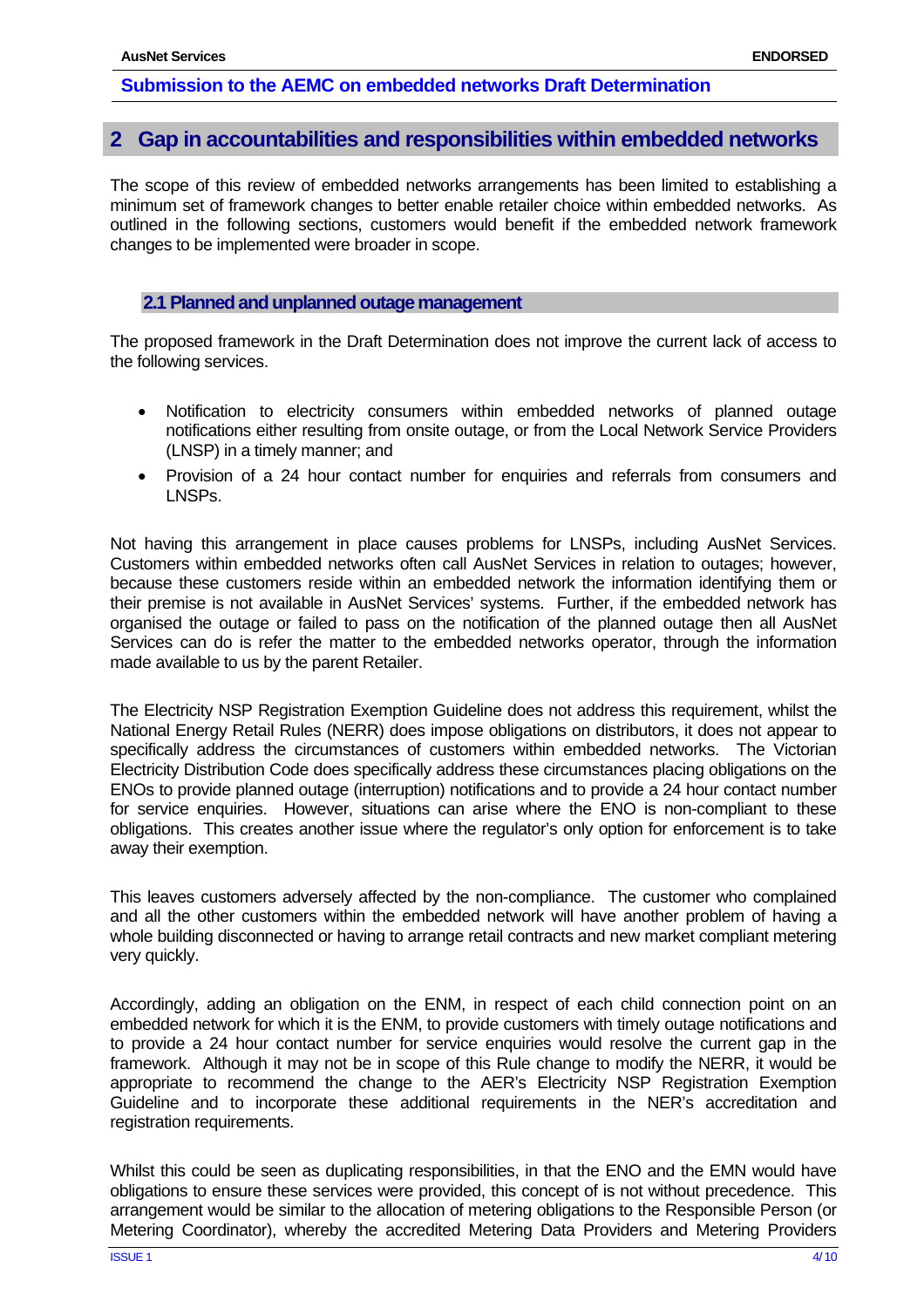actually have the accredited role to perform these metering functions for which the Responsible Person (or Metering Coordinator) is accountable. Non-compliance matters would be addressed through AEMO audits.

#### **2.2Registration of Life Support**

The Draft Rule Determination no longer supports the original Rule change request's proposal that the ENM have the role of registering Life Support (LS) data for customers within embedded networks. Rather the Commission has recommended a preference for retaining existing LS registration arrangements within embedded networks, as per the AER's Electricity NSP Registration Exemption Guideline*,* and not to allocate the ENM with responsibility for LS updates.

Our analysis of the Life Support processes within embedded networks has revealed a number of issues associated with this matter of public safety. The first issue relates to the lack of consistency and auditability associated LS notifications when:

- 1) the requirement for the Retailer for an on-market child NMI seeks to inform the exempt NSP (or ENO); and
- 2) the requirement for the exempt NSP (or ENO) seeks to inform the licenced Distribution Network Service Provider (DNSP) of a requirement to register life support.

There are instances when this process is not managed properly by embedded networks. In some cases, we have received phone calls from customers within an embedded network claiming to be dependent on life support equipment. Our records indicate that the parent connection point is not registered with Life Support but have not received any information from the Retailer or the exempt NSP (or ENO) and as such, there are no records of the parent connection point having Life Support customers. Although we take such circumstances very seriously and seek to facilitate the necessary Life Support registration to ensure accuracy and completeness, but this is a very difficult situation to manage because as the licenced DNSP, we have no relationship with the customer within the embedded network.

Further, the Retailer representing any on-market child NMI where informed of Life Support requirements needs to the exempt NSP (or ENO). Outside of an embedded network this notification would occur via a B2B notification, conversely for on-market child NMIs within embedded networks the Retailer needs to identify exempt NSP (or ENO) and inform them through any means possible. Again, the lack of industry standard B2B notification makes the above situation difficult to manage in terms of auditability.

The second issue is if an ENO (exempt seller/exempt NSP) is non-compliant then the regulator's only option for enforcement is to take away their exemption. This leaves customers adversely affected by the non-compliance, in particular the customer who complained. Customers within the embedded network will have no supply arrangements and risk being disconnected. A key reason for introducing the role or ENM is to provide a technically capable, authorised and registered party for important services, with this registration being at risk for non-compliance.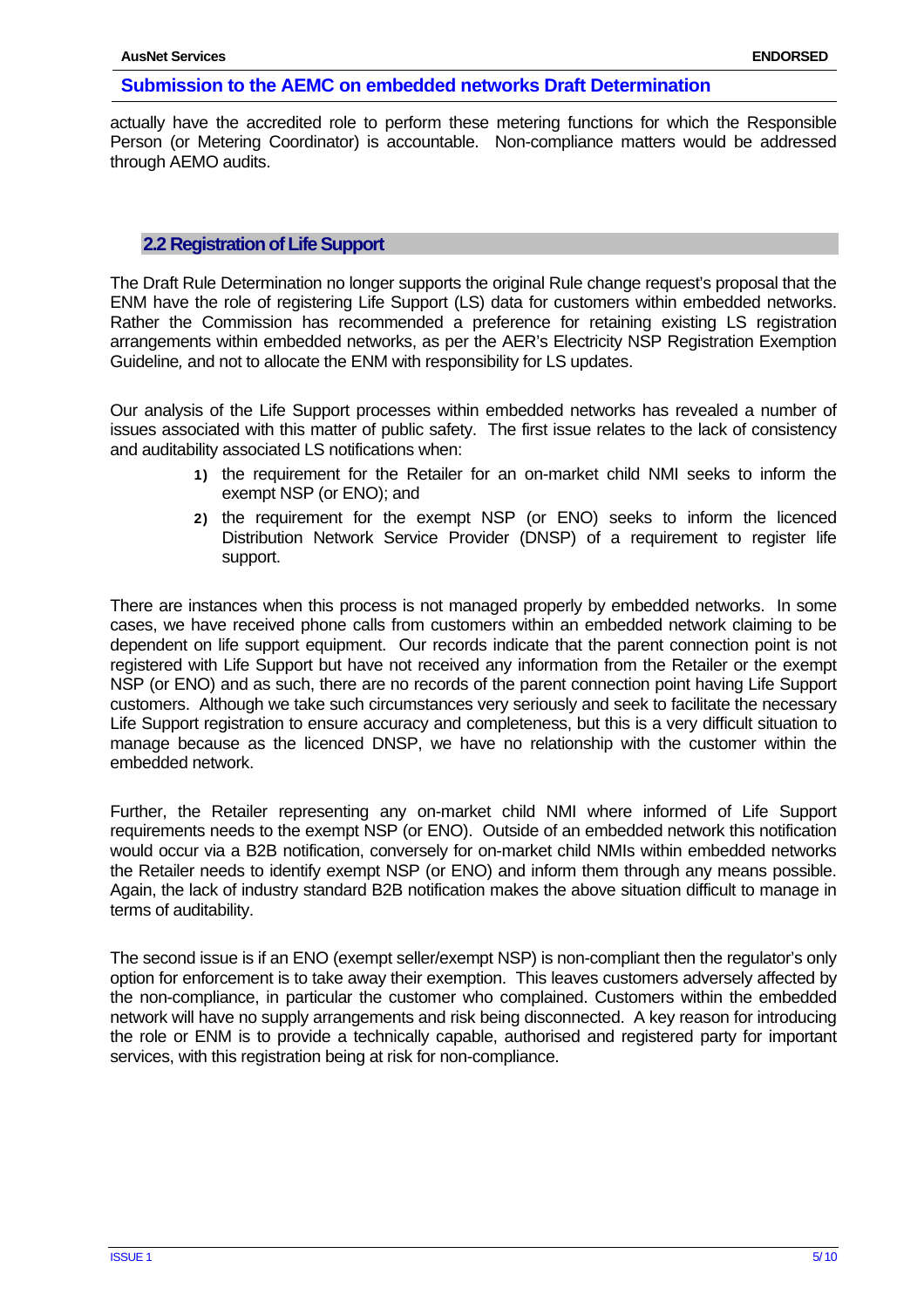

The above diagram represents the process flow for customers within embedded networks registering Life Support and it highlights associated issues with gaps in the obligations. To address these issues in circumstances where the ENM is appointed, the ENM should be obligated to perform the essential function of Life Support registration for customers within the embedded network. This was how the original AEMO Rule change request, produced in consultation with the Multiple Trading Relationships Embedded Network Reference Group, in the detailed market design described the process (pictured  $below)^1$ .



<sup>&</sup>lt;sup>1</sup> Embedded Networks - Detailed Market Design, 8 August 2014, p.29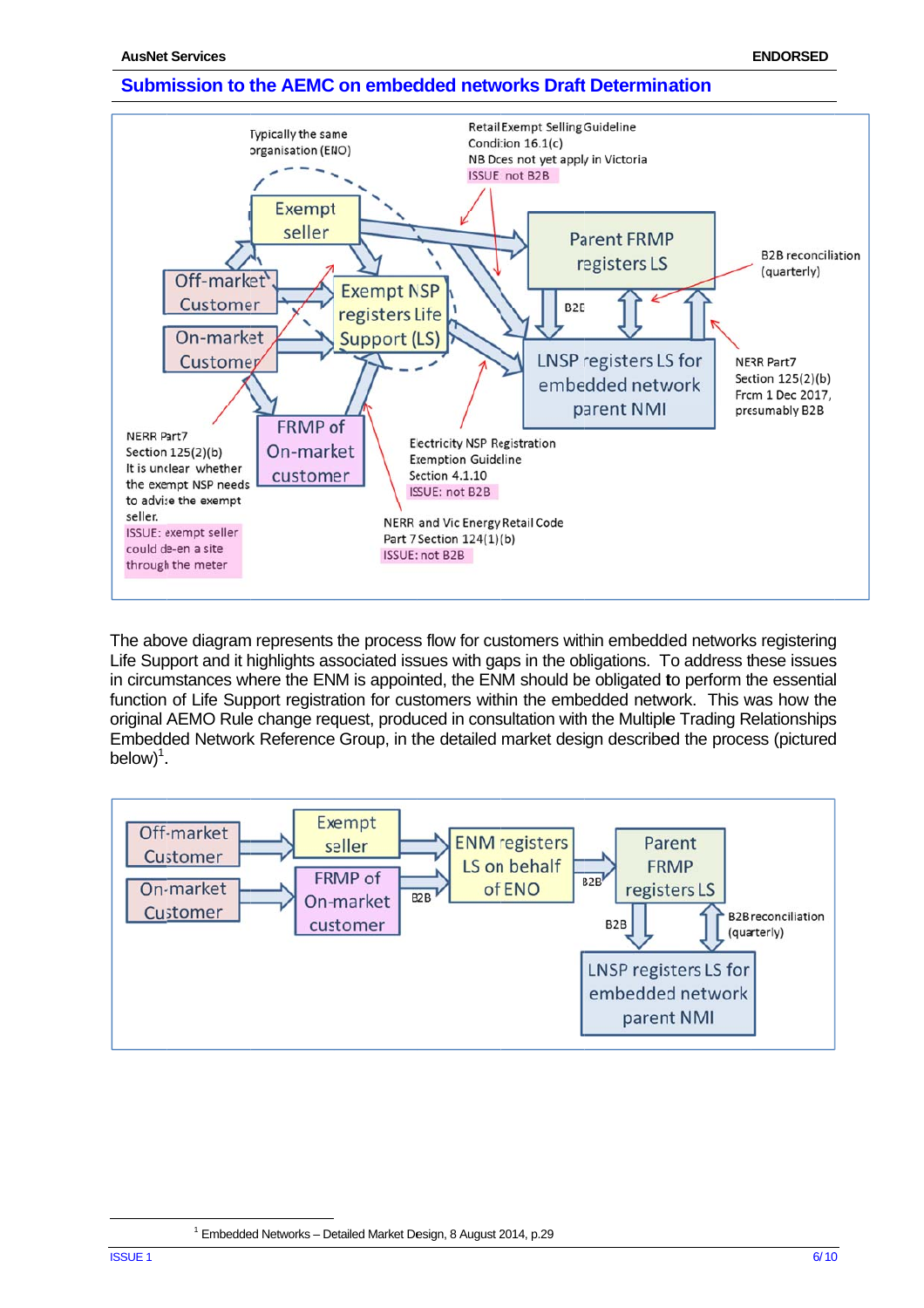In recommending this we are not suggesting that the obligations for Life Support management are re-allocated from the embedded network operator (ENO) to the embedded network manager (ENM). Rather similar to the earlier recommendation regarding outage management, the Electricity NSP Registration Exemption Guideline provides a head of power for the life support registration obligations on the ENO. As such it is recommended that an alteration to the AER's Electricity NSP Registration Exemption Guideline be made mandating an appointed ENM to perform these essential functions. This would be complimented by incorporating in the accreditation and registration NER obligations a requirement for ENMs to update and maintain Life Support information.

In recognition of the issues of having Rules that mandate the appointment of ENM in all cases, which would be inefficient for small embedded networks without customers interested in retailer of choice, it is proposed a size threshold could be applied (see below). The AER and jurisdictions would retain a level of discretion in determining the economies of scale required to justify an ENM appointment.

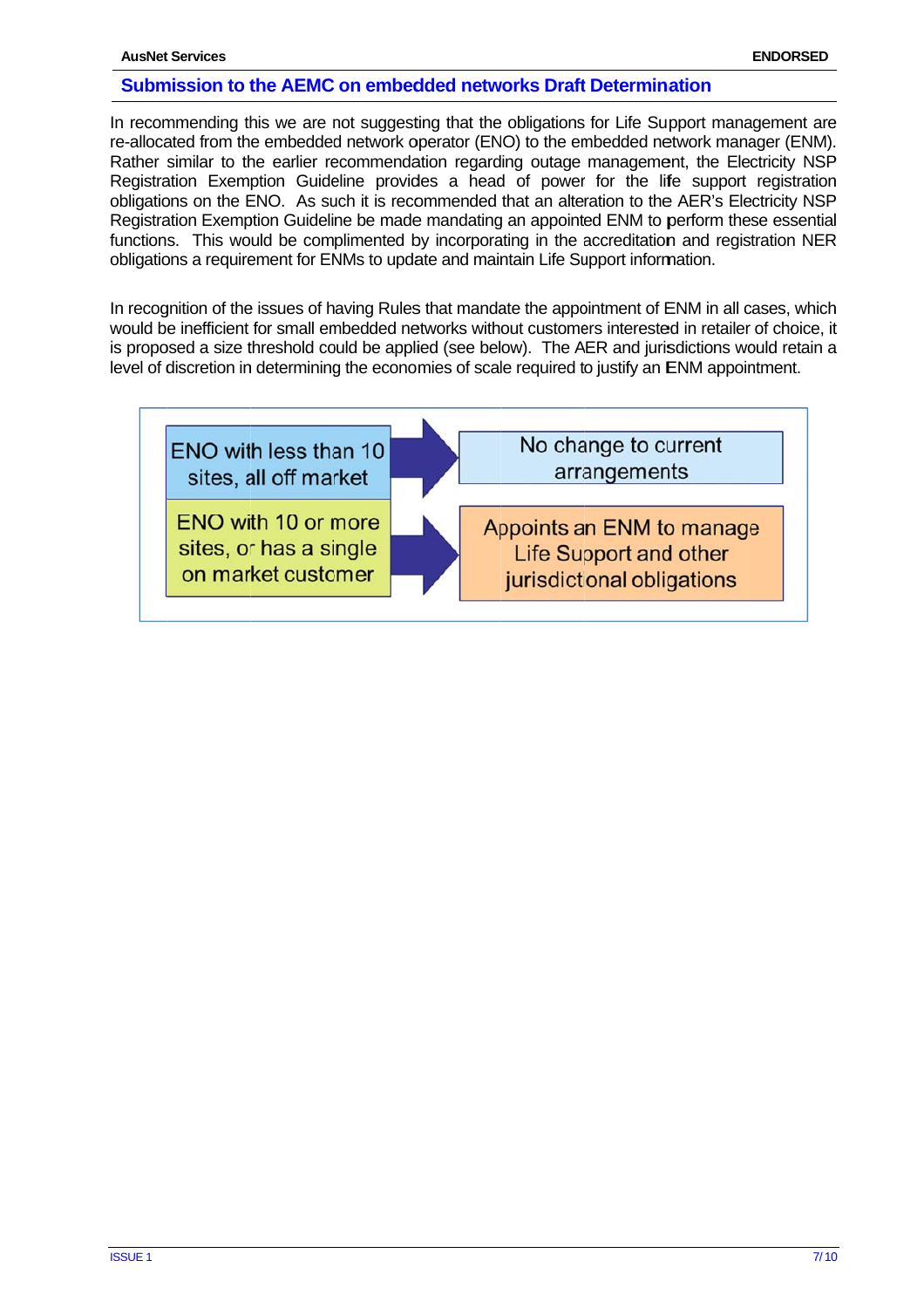## 2.3 Requirement for new connection requires B2B transactions

Some stakeholders may argue that the impost of B2B obligations on ENM for Life Support or outage management would be overly onerous on this new contestable role. Our expectations would be that the Information Exchange Committee (IEC), in reviewing the requirements for new connections within embedded networks, would determine that the ENM would have obligations to receive B2B transactions from any Retailer requesting a new connection, as illustrated in the below process flow chart. On the basis that it is efficient for Retailers to apply the same process for customers inside embedded networks that applies to all other customers outside of embedded networks.

Although the B2B transaction may not go through the "B2B Hub", it would be in a standard form that any retailer can receive. Leaving this transaction up to commercial agreements would create another barrier to competition within embedded networks hence the obligation must be regulated. This is an essential component of the ENM to facilitate access to retailer of choice. Without it, there would be no point in establishing this Rule change.

Since operating B2B is an essential ENM function, using B2B facilities to receive and send customer details for Life Support and outage management would only be a marginal cost increase. Thus it would be difficult to argue the cost of facilitating these additional services exceeds the community benefits of having appropriately qualified ENMs providing quality customer services.

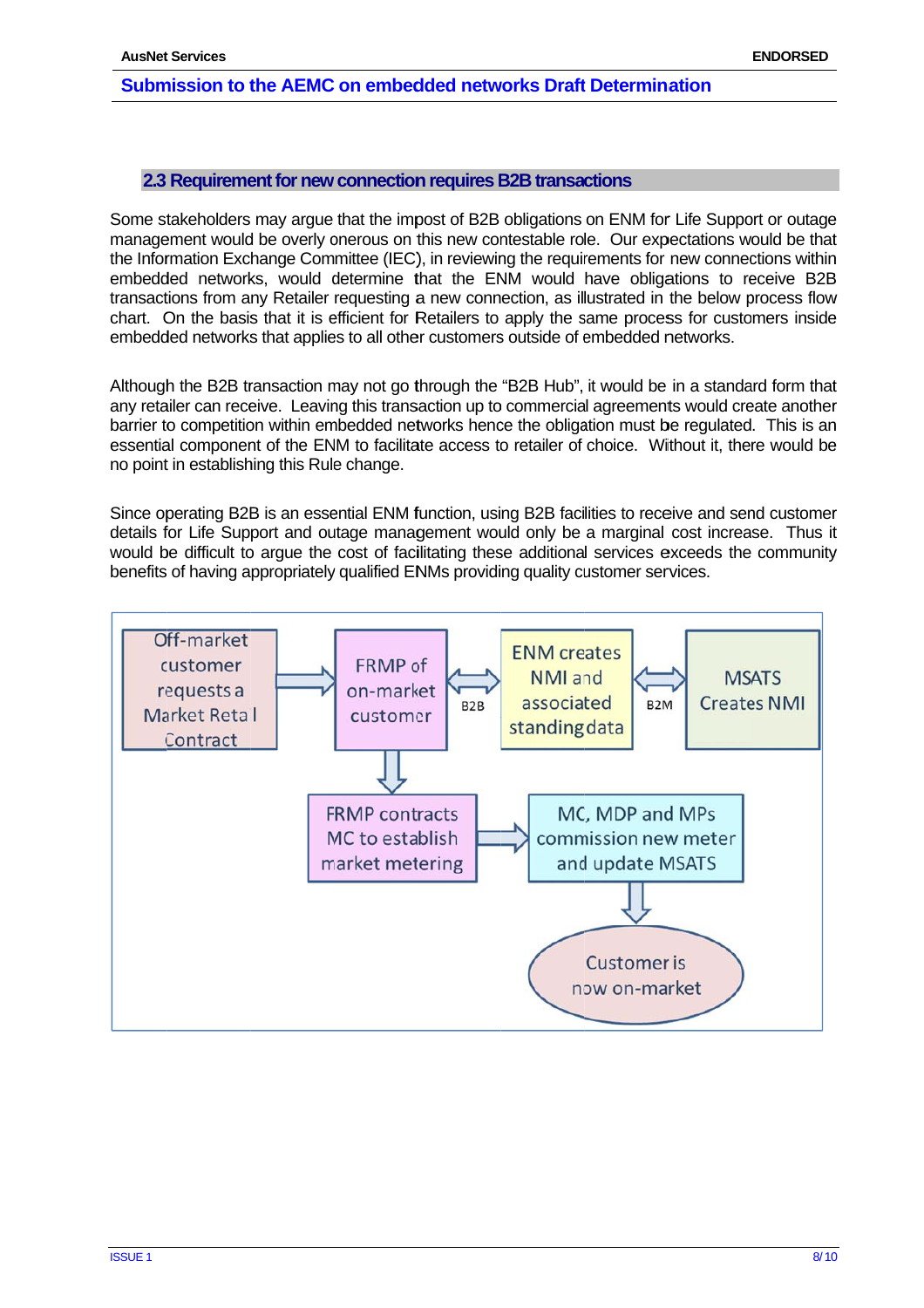# **3 Other Considerations**

## **3.1Treatment of Advance Metering Infrastructure (AMI) Meters installed by the LNSP**

The Rules drafting clause 7.2.2(a)(2) in the NER draft version and Draft Determination<sup>2</sup> take the view that embedded network customers are not connected to the LNSP's network, and therefore LNSPs are not the Responsible Person in the scenario of Type 5 metering provided by a LNSP. Although we recognise the Draft Rule for Metering Competition and Related Services removes 7.2.2(a)(2), it has been drawn to our attention that NER 11.78.7 below also achieves the same outcome. We are concerned that existing Type 5 child meters within embedded network, in particular our Type 5 Advance Metering Infrastructure (AMI) meters, might not be subject to the same grandfathering arrangements as other LNSP provided AMI meters in Victoria when Competition in Metering commences on 1 December 2017.

On-market customers within embedded networks with LNSP supplied Type 5 meters have all been requested through the customer's appointed retailer. In each case a customer has made a choice to accept a market retail contract with a licenced retailer in preference to the sale of energy through the embedded network on-seller. Also in each case the customer's Retailer has chosen a regulated LNSP supplied Type 5 meter in preference to a contestable Type 4 or 5 meter, presumably on the basis of lower costs. This LNSP supplied Type 5 meter allows the customer to accept any market offer from any retailer without having to worry about changing metering arrangements, in the same manner as any other customer outside the embedded network.

As a regulated LNSP we have treated these customers within the embedded network no differently to any other customers in our network area. In setting up the NMI in the market the Retailer requested with a Service Order that the LNSP to become the Responsible Person. This Service Order from the Retailer also requested the installation of a Type 5 meter. The Retailer had every chance to alternatively request a contestable meter.

If the Rule change proceeds as proposed these customers who have benefited from retail competition through a regulated meter would then be forced accept a contestable meter on 1 December 2017, subject to uncertainty on how the Competition in Metering changes and jurisdictional regulation apply. There is a risk that the price point of contestable metering may be higher or significantly higher than the regulated price of their current metering. We would like to emphasize that these are sites with customers that have previously chosen regulated metering in preference to contestable metering. On this basis, we recommend that there needs to be a grandfathering arrangement for the on-market NMIs with LNSPs AMI meters currently within embedded networks.

The Draft Rule for Metering Competition and Related Services below is limited to the LNSP being RP (and day 1 MC) only for direct connections onto the LNSP network and does not recognise these legacy arrangements, where in the case of Victoria, AMI meters have been installed as type 5.

#### **11.78.7 Metering Coordinator for type 5 or 6 metering installation from effective date**

(a) On and from the effective date, a *Local Network Service Provider* that was the *responsible person* for a type 5 or 6 *metering installation* connected to, or proposed to be connected to, the *Local Network Service Provider's network* under clause 7.2.3(a)(2) or clause 9.9C.3 immediately before the effective date must be appointed as the *Metering Coordinator* by the fina*ncially responsible Market Participant*.

 <sup>2</sup> <sup>2</sup> AEMC Draft Determination, page 65